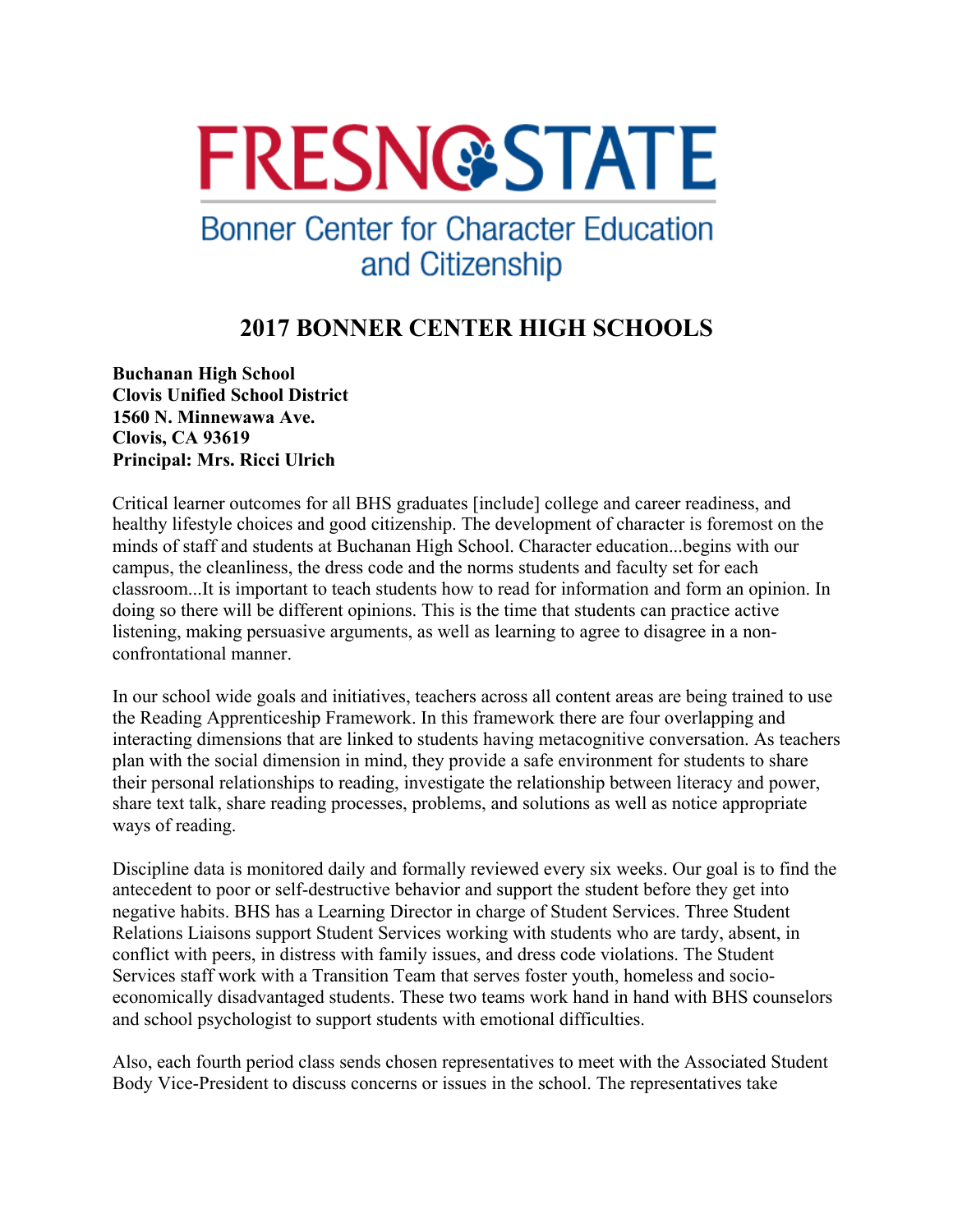information back to class to share strategies and information to help students to be more informed.

A human relations group, Principal Advisory for Student Affairs (PASA), meets with the Principal monthly. The principal requests that some students be recommended who are not involved in a co-curricular activity, thus involving the non-involved student. Additionally, students new to the school are chosen to keep the perspective of serving all students with such a large student body. Students with learning disabilities as well as second language learners are part of the group. PASA's mission is to discuss with the principal areas of improvement for the campus. It is a solution-oriented group that works hand in hand with topics such as bullying, student relationships, social media, using technology, course offerings, teacher relationships, campus safety and cleanliness.

Clovis Unified teachers are represented by Faculty Senate. Four senators represent BHS and gather input from teachers to take to the Faculty Senate. The senators also meet with the principal monthly on the Principal Advisory Council to discuss obstacles or problems that need to be solved in the school. The group is a solution-oriented group with teachers and administration removing barriers or obstacles to a healthy teaching and learning environment.

Service-Based Leadership class focuses on a more civic minded experience where students operate The Buchanan Clothes Closet, as well as volunteer in other places like non-profit community funded businesses such as Friant Fish Hatchery, senior citizens homes, an architecture firm, Garfield Center and Medical Therapy Unit (school for medically fragile students), hospital volunteers, and the Margaree Mason Center. The Clothes Closet is our own service that provides clothing and household items to needy families all without any cost.

The Activities Department's annual Powderpuff football game a great event for juniors and seniors, but is also fundraiser for the Multiple Sclerosis Society. Every year, the participating players, cheerleaders, and coaches are encouraged to collect money from their communities and challenged to raise the most money.

Another unique event offered on campus is the Harmony Talent Show. This annual display showcases multicultural dance styles...as well as foreign language vocalists. Along with the multicultural groups, students in the Leadership class work with special needs students to participate in choreographed lip sync routines.

Energy and Environmental Research Pathway for Career Technical Education has received a grant for the second year from PG&E to participate in the Solar Suitcase Project. Kits and training are provided to the teacher so that students can build a system inside the suitcase that houses a solar panel that produces electricity. These solar systems are shipped out to third world countries to provide hospitals and schools with energy and electricity.

Top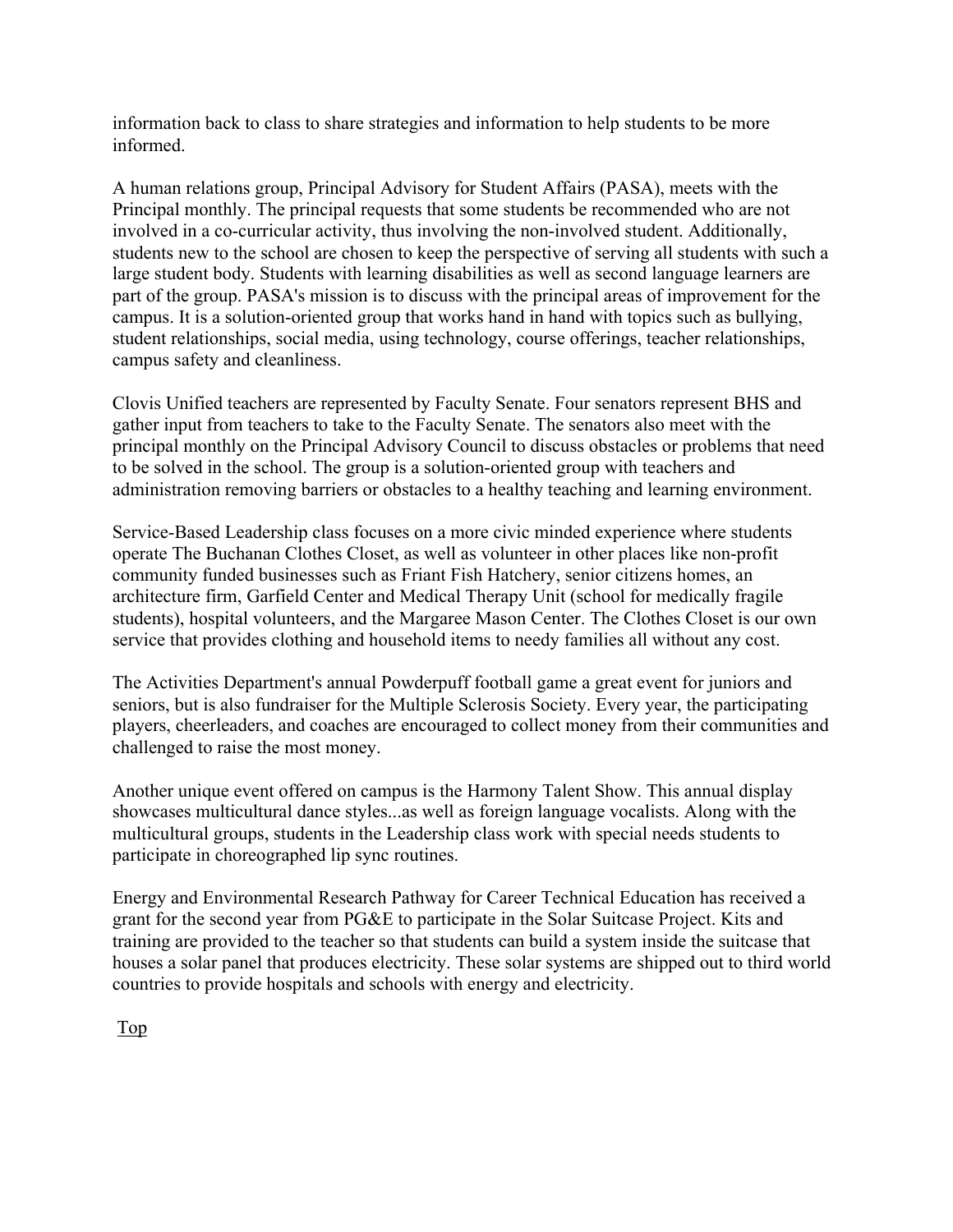**Clovis High School Clovis Unified School District 1055 S. Fowler Ave. Clovis, CA 93611 Principal: Mr. Denver Stairs** 

Educating our youth is preparing for our future. In order to shape students into productive members of society, public schools began to formalize character education in order to improve academic success and improve behavior among the student population.

The 2016-2017 goals for character education are to increase an understanding of other viewpoints, decrease use of racial slurs, increase student involvement in their school, and encourage students to live up to the site's motto: Take care of yourself, take care of each other, and take care of Clovis High School.

It was decided that it was best to discuss the topics associated with respect, empathy, and culture in a small group setting where students can interact with the peers in a setting designed for authentic conversation, as opposed to a large assembly format typical in high school settings.

The goals laid and implemented in these family groups are measured by data produced by the attendance office, the discipline office, the data processor, and reports from students themselves...More students than ever have joined clubs this year, showing that our "family group" discussions around the importance of being involved had a positive effect on students.

Our school has established the Transitions Program, a system of support specifically designed to increase academic achievement of foster youth, low-income, and students in crisis. The Transition Program recently celebrated 38% of their students with a GPA of 3.5 or higher. This success with students behaviorally and academically, including students who have historically underperformed, indicates that the systems in place at Clovis High are supporting students in all aspects of their education, character development included.

Each club has a student representative on the Student Diversity Council. This Council has created a format for students to represent their club in a setting that establishes the expectation of respect for all students. The Diversity Council can be used as a tool to educate students about what each club represents and is a platform for clubs to work together to help create commonalities among groups on the Clovis High campus.

The staff at Clovis high School can formally address concerns related to student safety during MPAC meetings, Academic Senate, PLC Lead meetings, department meetings, or staff meetings, all held monthly on different days of the week. Additionally, the administration team has worked to develop an atmosphere of trust so teachers are welcome to address their concerns informally at their convenience by talking with a learning director or the principal directly.

This year, Clovis High has gone a step further and created a Parent Diversity Council, so that more stakeholders can be involved in conversations around respect, safety, and acceptance.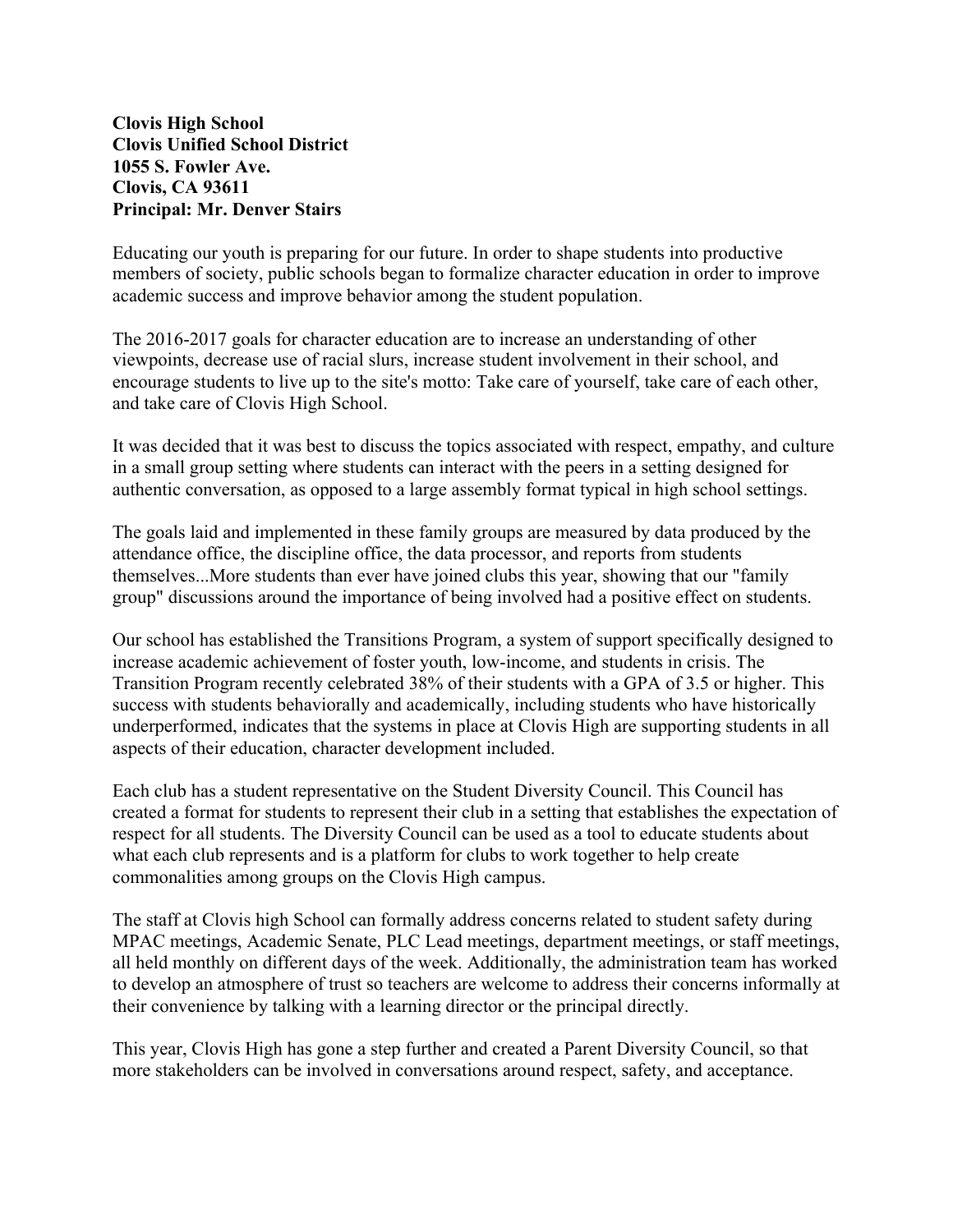Parents have openly discussed race issues on our campus, and how staff can work to ensure students of all ethnicities feel safe on the Clovis High campus.

Teachers felt there needed to be a way for teachers to facilitate stronger relationships among students, educate students on the history of racial discrimination, and build students' connections to the Clovis High campus. The idea of campus-wide lessons was born, and administration worked during the summer to implement "family groups" and designed lessons for teachers to deliver in those groups.

Service oriented clubs include Interact, Key Club, and Peer Counseling. For example, Peer Counseling does a blanket drive to donate new blankets to babies that will spend the holiday season in the NICU. The Veteran's club organizes Cards for Our Troops...Interact and Key Club host a massive can food drive every year...

New this year to Clovis High's community service methods is a text-based notification system that sends information out to students via text messaging. Students can join by simply sending a text message. Then they receive opportunities from organizations throughout the larger community. Because students do not need to be in a certain club or class to join, this text system has the ability to reach every student on campus.

With the implementation of "family groups" this year, there are built in times for students to share and discuss these events. Students often learn of the community service opportunities from other students, and the "families" provide a vehicle for those conversations.

During the Mosaic Assembly, student groups do performances that are traditional in their culture. Similarly, Fusion Night combines sharing of the different cultures and Clovis High students' love for food. Also, Clovis High's Latino Success Conference has inspired other schools to create culture specific conferences...Clovis High has also started a Young Women's conference and a Young Men's conference in order to inspire the students to become positive citizens in the community. These events send the message that all students of all backgrounds are valued and are important, not just in the school environment, but in the community at large.

Top

**Clovis North High School Clovis Unified School District 2770 E. International Ave. Fresno, CA 93730 Principal: Mr. Scott Dille** 

We cannot assume that all students learn good character at home, and we must omit no opportunity to instill it in our students, as they will go on to comprise the kind of society in which we all hope to live. We are guided by our school motto, "Unity, Courage, and Commitment." We explore our motto's meaning repeatedly, as students are invited to consider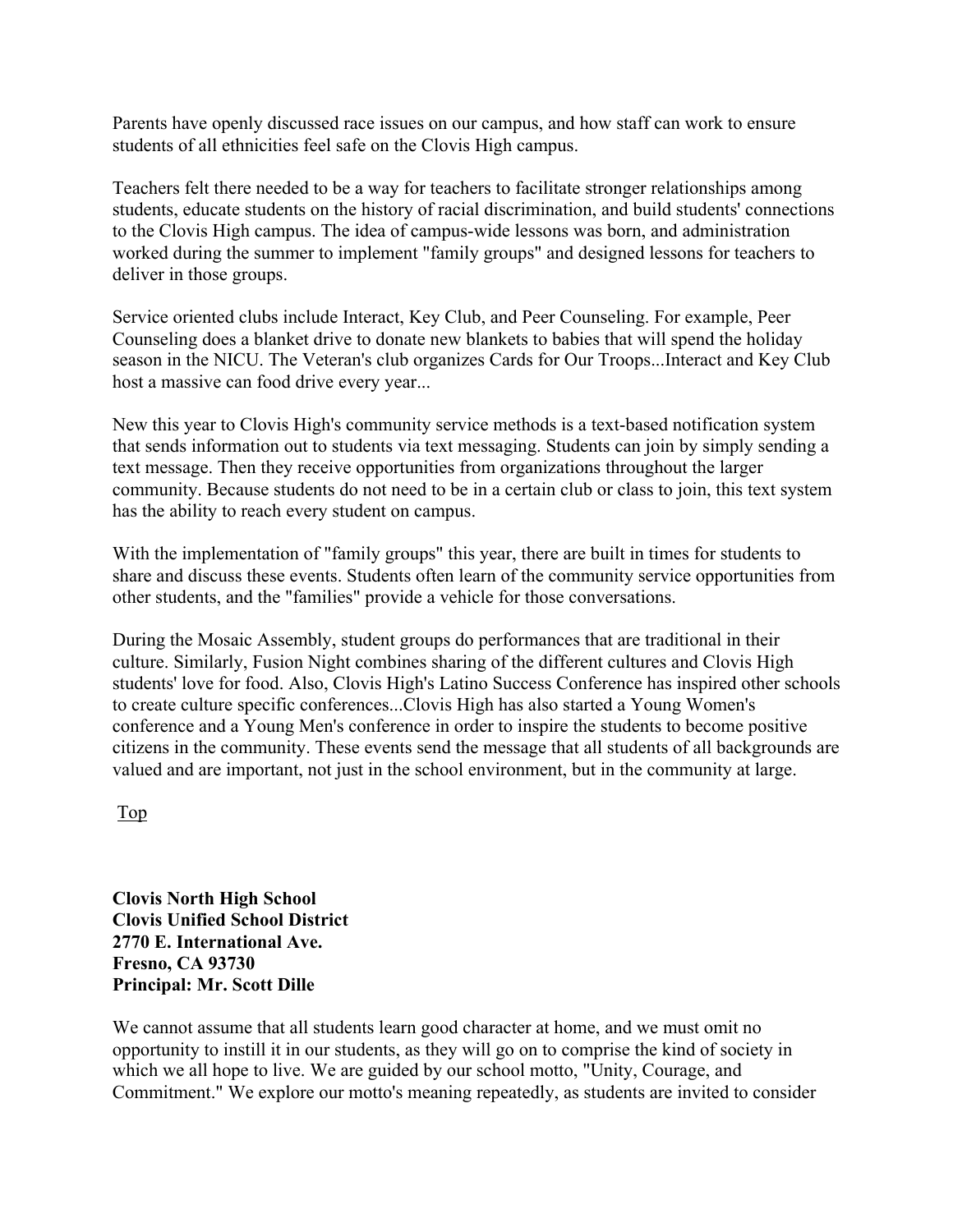what it means to be a unified learning community, what constitutes moral, physical, and intellectual courage, and what commitment entails.

The "Code of the North" expands on our motto. Our code builds on the six pillars of character that students learn in our feeder elementary schools' Character Counts curriculum and derives from our entire school district's mantra, Doc's Charge. Dr. Floyd Buchanan, a former superintendent, challenged our district's educators to be role models for our students. His words exhort us to teach students how to unite and...to have the commitment to persevere in challenging circumstances.

Student Services, where major disciplinary issues are handled, recently analyzed behavioral data from the last few years and reports a decrease in bullying and behavioral disruptions on our campus. This is due to adults and students working together every day to monitor behavior and attitudes.

Teachers assess character daily. After each six-week grading period, teachers focus on students who are struggling, academically and behaviorally, in a "Student Success" meeting with our Transition Team. Here, they reflect, learn, and discuss ways to help students.

Most significantly, our students monitor themselves. They feel ownership of their campus and desire to protect the rights of others. Some of our students felt that our campus needed a reminder that discrimination is unacceptable...They felt comfortable generating their own solutions to the student body's needs because they feel responsible for the climate of our school and are intrinsically motivated to make our campus a safe, welcoming place.

During Academic Senate, our Transition Team solicits ideas for addressing issues and discusses social/emotional roadblocks to student learning. With staff, they develop strategies and solutions. The team helps staff to understand underlying causes of students' issues. For example, a recent focus was "growth mindset" - what it is and how to cultivate it.

Staff members (7-12) collaborate twice weekly in Professional Learning Communities (PLCs) to focus on student learning and behavior. Monthly faculty meetings (7-12) are yet another opportunity for our administration and staff members to address issues.

Our leadership classes (7-12) are comprised of a diverse group of students who have applied and been accepted on the basis of their own merits as well as character-based teacher recommendations. They work with our Activities Directors and elected student body officers to promote unity and address issues they feel are important. Students may also apply for our Peer Counseling classes (7-12), in which they learn strategies for helping their peers, being upstanders (instead of bystanders), and promoting conflict resolution. They not only read and write about ethical topics, but take field trips and host guest speakers for the student body on issues such as stress, grief/loss, bullying, relationship problems, divorce, depression, and drugs/alcohol.

Our Transition Team (an administrator, a counselor, and 10 support staff members) is an important way our site addresses character issues. The team mentors and trains students (7-12) whom teachers (or other staff) identify as needing academic and behavioral support.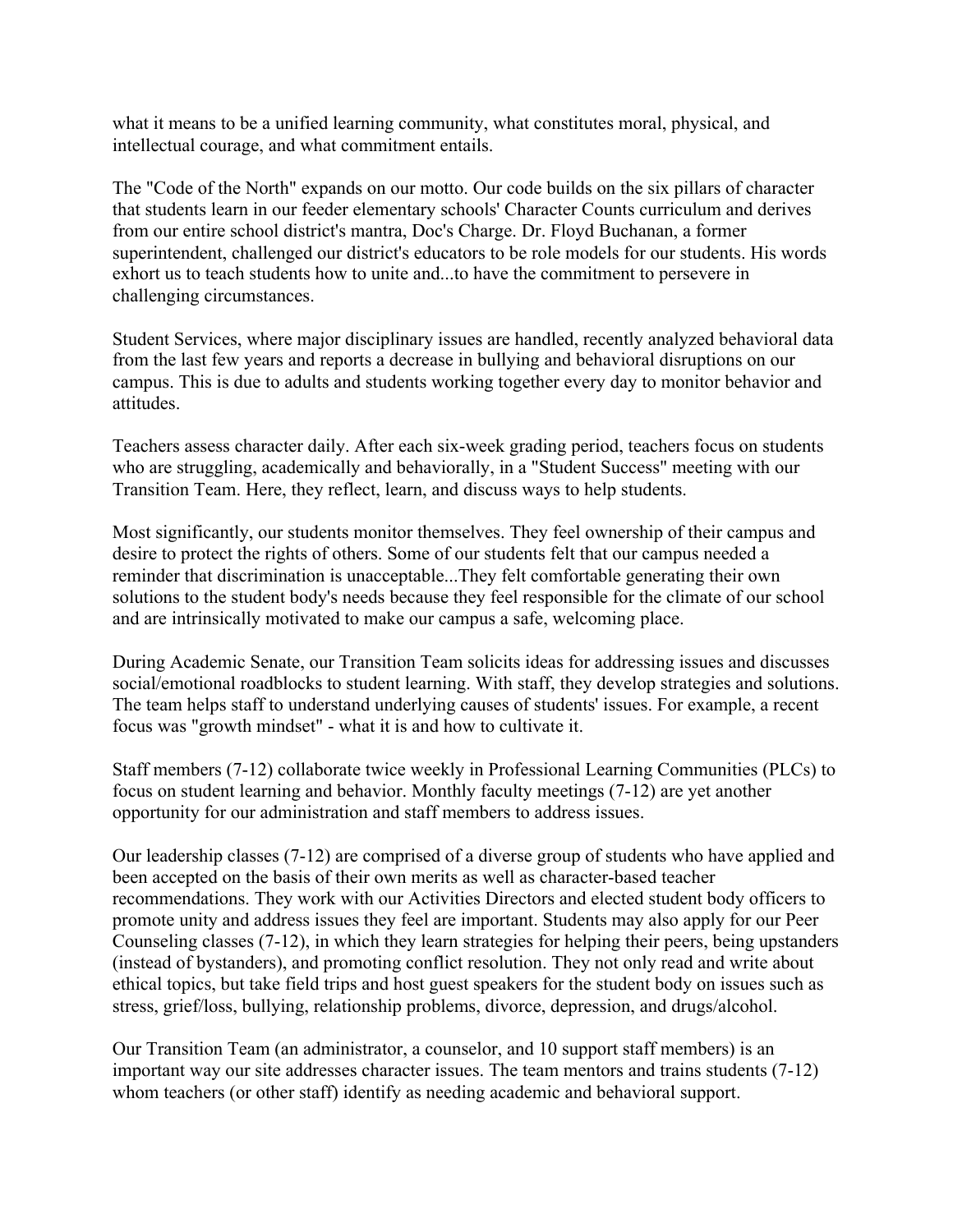With staff supervision, students run our annual blood and canned food drives, as well as our "Coats for Kids," "Toys for Tots" and "Make a Wish" and "Red Ribbon" weeks. All of our clubs (100+, grades 7-12) are required to participate in learning via community service.

Our football team...recognized the support our marching band gives them at each football game by attending our band's competitions en masse. They cheered for our band, wore a band-themed shirt, and presented a shirt to each band member, too. Their behavior modeled unity and "together we are better" for the entire school.

Whenever adults meet with their students following a service event - in individual classrooms, at sports practices, and at club meetings - they require some form of reflection. For example, leadership students write reflective journals each time they complete a service activity; upon sharing, they collect ideas generated in order to improve their service for upcoming events and/or the following year.

We have myriad clubs that celebrate identity...and they each share music, art, dancing, and food from their cultures. The week ends with an assembly at which students hear from different community speakers about their cultures and how cultural identity connects to their work. We also host an annual poetry slam (last year's theme was "identity"), which draws a large multicultural audience and group of participants. The library, too, serves as a venue for expression.

Top

**Kings River High School Sanger Unified School District 1801 7th St. Sanger, CA 93657 Principal: Rick Church** 

Many believe that the primary responsibility for character development lies at home. While this may be true, it is clear that many of our students lack this development. Given this truth, it is incumbent upon schools to dedicate focused educational practices to student character development.

In 2014, after thorough school-wide dialogue, our school shifted away from a punitive approach to discipline and incorporated a positive behavioral system highlighting our ROAR program. Kings River Monarchs are taught and rewarded for showing Respect, being an Organized student, staying Accountable, and being Responsible. Because Kings River High School is a continuation school, the ultimate goal of reinforcing these character traits is to support students in their journey to becoming more successful in their academics and behaviors, so they can pursue aspirations of returning to a comprehensive school site, or to be able to obtain a diploma through Kings River High School – both avenues of success.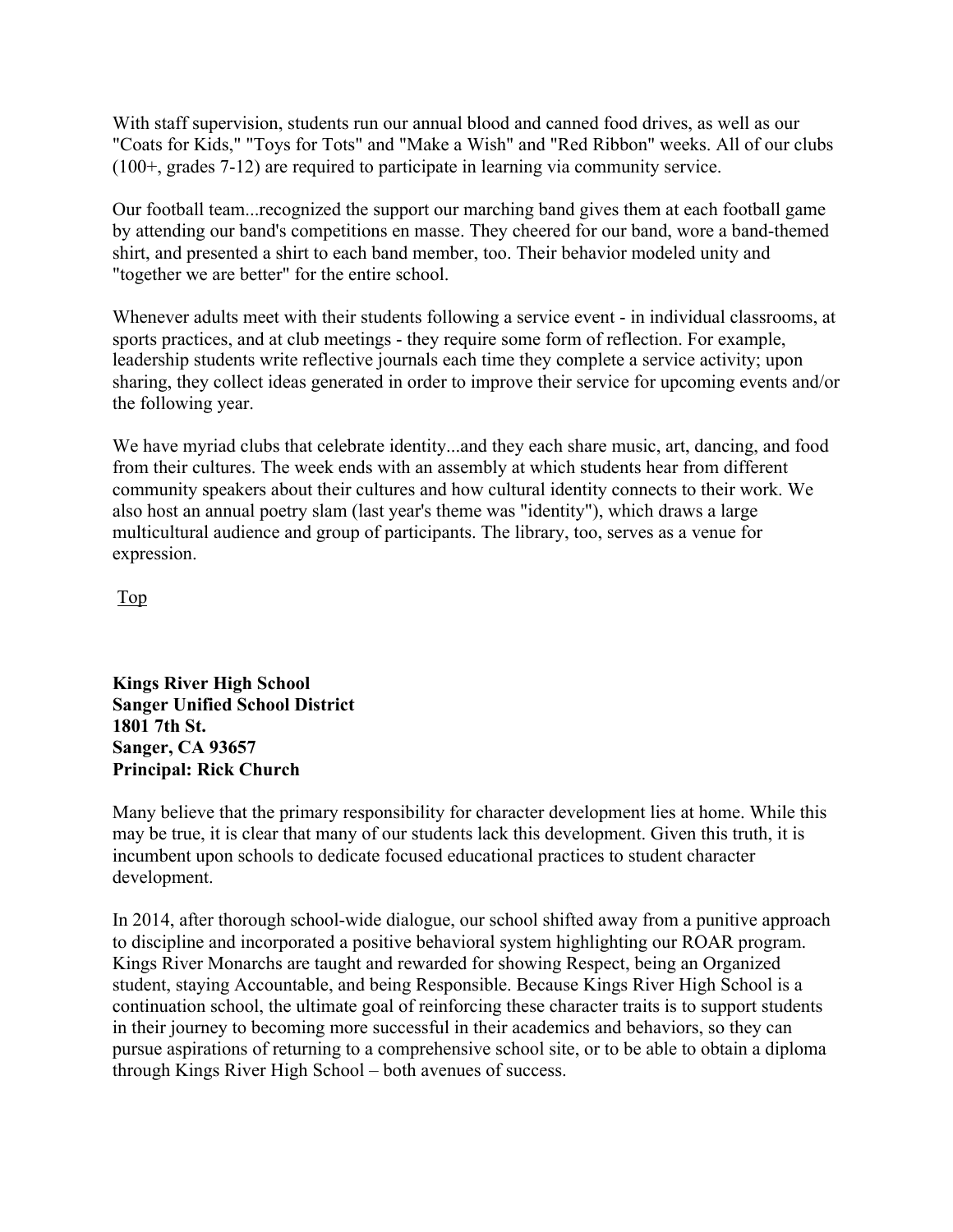Our teachers and staff members have been trained on the effective use of the ROAR program, and as a result, our suspension rate has declined 29% since 2014. In addition, through the use of our school-wide discipline data review, we frequently monitor grades and parent contact logs to ensure that appropriate measures are being taken so that no child falls through the cracks. This includes Student Study Team meeting for students who have been deemed at risk, where teachers, our guidance counselor and other relevant support staff meet with students and parents to discuss a child's complete "picture."

Due to the fact that Kings River staff members "buy-in" to the process of building positive relationships with students, instances where student behavior is not ideal are seen as opportunities to converse with students about choices and redirect behaviors before they have a negative impact on students.

Additionally, throughout the year, regular School Site Council meetings are held, which provide a forum for parents, teachers, and staff to plan future directions for student engagement and learning. Parents who aren't able to attend this meeting are encouraged to provide input through survey opportunities.

This year, one of our early character education focuses was healthy relationships and preventing domestic violence in relationships, as taught throughout the month of October. The students enjoyed a speaker from Marjaree Mason who discussed her own experience as a domestic violence survivor, and provided students with warning signs of emotional and physical abuse. For the conclusion of October, students created and delivered Halloween goodie bags for the children in the Marjaree Mason shelter that included candy, and homemade items (keychains, pins) that they created in their Cloth class.

Additional service learning projects have been numerous and have included Letters to Soldiers, Valentines for Veterans, outreach with Sanger's assisted living facility in provision of holiday table center pieces and scarves, handmade pillows for breast cancer patients, and currently the students are creating beanies and scarves for cancer patients at Valley Children's Hospital.

Additional partnerships utilized by Kings River High School include the Sanger Unified C.O.M.P.A.S.S. parenting program that is available to all of our expectant and current teen parents. C.O.M.P.A.S.S. provides individual, weekly mentoring and character building meetings with a paraprofessional to assist students is developing the well-rounded skills that they need to be a successful parent.

The students at Kings River participated in a school wide cross-curricular civic project on the current water crisis in California. The conclusion of the project was the students presenting for community members and district personnel. The response by the panel was overwhelmingly positive and they felt like the students were able to understand multiple perspectives and opinions. The reflection piece of the project was an essay about their experience working together and also learning about a topic so important to our community.

Our classrooms have increased their student level of reflection on student learning. Students are developing their oral reflection skills through PVLEGS (poise, voice, life, eye contact, gesturing,